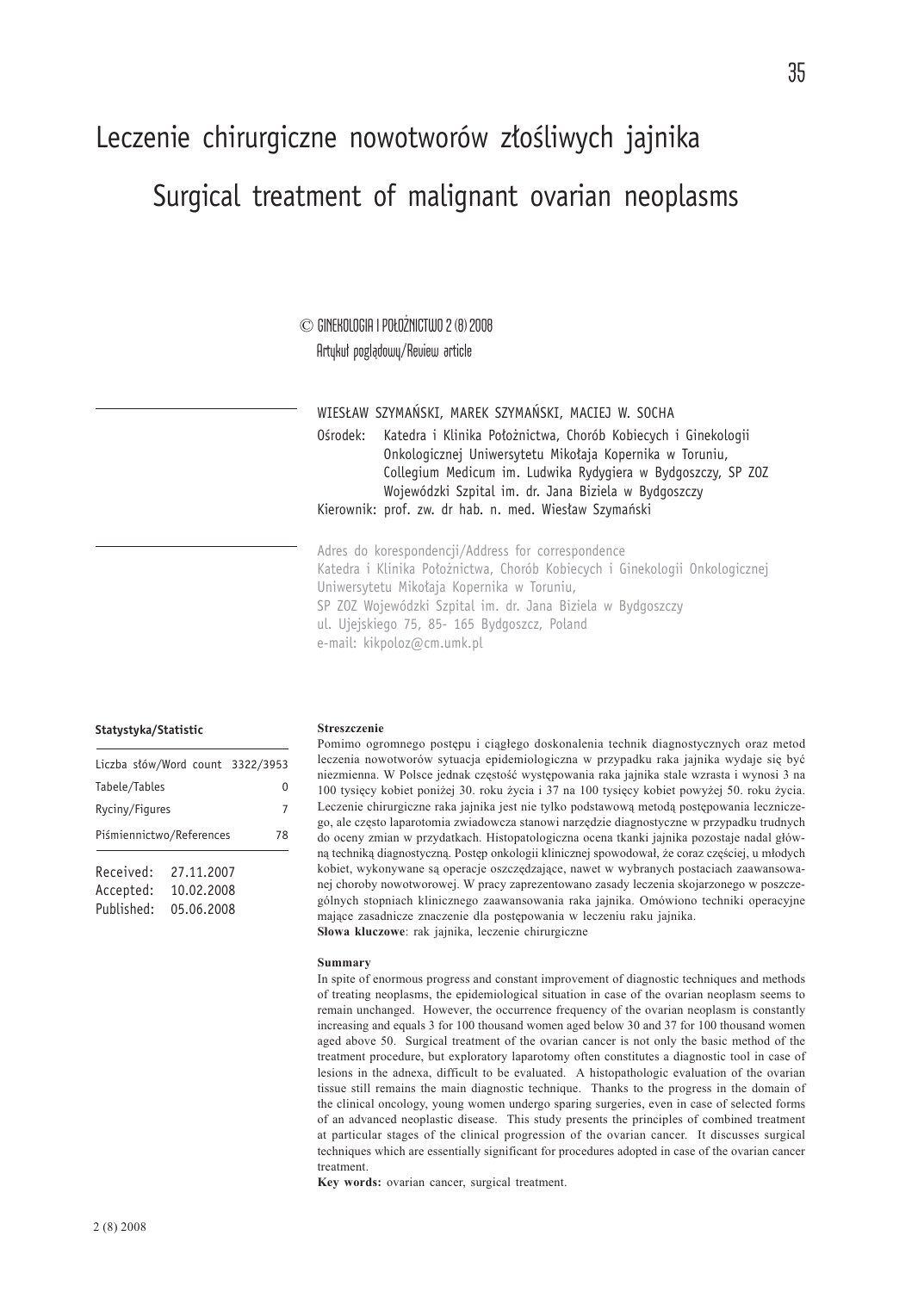# WSTEP

Rak jajnika stanowi około 25% wszystkich nowotworów żeńskich narządów płciowych i jest najczęstszą przyczyną zgonów wśród schorzeń ginekologii onkologicznej. W Polsce częstość występowania raka jajnika stale wzrasta i wynosi 3 na 100 tysięcy kobiet poniżej 30. roku życia i 37 na 100 tysięcy kobiet powyżej 50. roku życia. Najwięcej zachorowań stwierdza się u kobiet pomiędzy 40. a 70. rokiem życia [1].

Według danych International Agency for Research on Cancer (Lyon) oraz National Cancer Institute (Bethesda, USA) szacunkowa liczba nowych zachorowań na ten nowotwór na świecie w 2000 roku wyniosła 192 000, a liczbę zgonów z jego powodu oszacowano na 114 000. Współczynniki zachorowalności i umieralności w nowotworach złośliwych jajnika według Krajowego Rejestru Nowotworów w Polsce, przedstawiono na rycinie 1.

Pomimo ogromnego postępu i ciągłego doskonalenia technik diagnostycznych oraz metod leczenia nowotworów sytuacja epidemiologiczna w przypadku raka jajnika wydaje się być niezmienna. Zarówno doskonalenie technik chirurgii cytoredukcyjnej, jak też postęp onkologii klinicznej nie były w stanie zmienić w ciągu ostatnich 30 lat przeżywalności chorych. Odsetek pięcioletnich przeżyć dla wszystkich stopni klinicznych nadal wynosi tylko 30-40%.

Podobnie, jak w przypadku innych nowotworów, tak i przy nowotworach jajnika niezwykle ważne jest wykrycie zmiany chorobowej w jej wczesnym stadium, co powoduje spektakularną zmianę rozkładu śmiertelności pacjentek w zależności od stopnia zaawansowania choroby. W przypadku wczesnego wykrycia nowotworu, możliwe jest jego skuteczne leczenie, a 5-letni okres przeżycia sięga 80% [2]. Niestety 50-75% kobiet chorych na raka jajnika, zgłasza się do leczenia w III. i IV. stopniu zaawansowania klinicznego [3]. Wynika to przede wszystkim z niespecyficznych objawów towarzyszących rakowi jajnika, zwykle trudnych do zdefiniowania przez pacjentkę. W tabeli 1. zamieszczono podawane przez pacjentki "odczucia", natomiast

#### INTRODUCTION

The ovarian cancer constitutes ca. 25% of all neoplasms of female genitals and is the most common reason for deaths caused by affections of the gynaecological oncology. In Poland the occurrence frequency of the ovarian cancer is constantly increasing and equals 3 for 100 thousand women aged below 30 and 37 for 100 thousand women aged above 50. The largest number of cases is confirmed in a group of women aged between 40 and 70 [1].

According to the data of the International Agency for Research on Cancer (Lyon) and the National Cancer Institute (Bethesda, USA), an estimated number of new incidents of this type of neoplasm in the world in 2000 equalled 192,000, and the number of deaths caused by it is estimated to have been 114,000. The incidence and death rate for the malignant ovarian neoplasms according to the national neoplasm register in Poland is depicted in the picture 1.

In spite of enormous progress and constant improvement of diagnostic techniques and methods of treating neoplasms, the epidemiological situation in case of the ovarian neoplasm seems to remain unchanged. Neither the improvement of the cytoreductive surgery techniques nor the progress in the field of the clinical oncology managed to change the survival rate of patients during the last years. The percentage of 5-year-long survivals for all clinical stages still equals only 30-40%.

Similarly to other types of neoplasms, in case of the ovarian neoplasms it is crucially important to discover a lesion at an early stage of its development, which causes a spectacular change in the death rate distribution depending on the disease progression stage. In case of an early discovery of the neoplasm it is possible to treat it successfully, and the 5-year-long period of survival reaches 80% [2]. Unfortunately, 50-75% of women suffering from the ovarian cancer report for treatment at the  $3<sup>rd</sup>$  or  $4<sup>th</sup>$  stage of the clinical progression [3]. This results mainly from non-specific symptoms accompanying the ovarian neoplasm, usually difficult for a patient to define. The table 1 depicts the "sensations" reported by patients, whereas the table 2 presents non-pathognomic gastroenterological symp-

**Ryc. 1.** Standaryzowany współczynnik zachorowalności i umieralności w nowotworach złośliwych jajnika

**Fig. 1.** Standardized rate of incidence and mortality in metastatic ovarian cancer

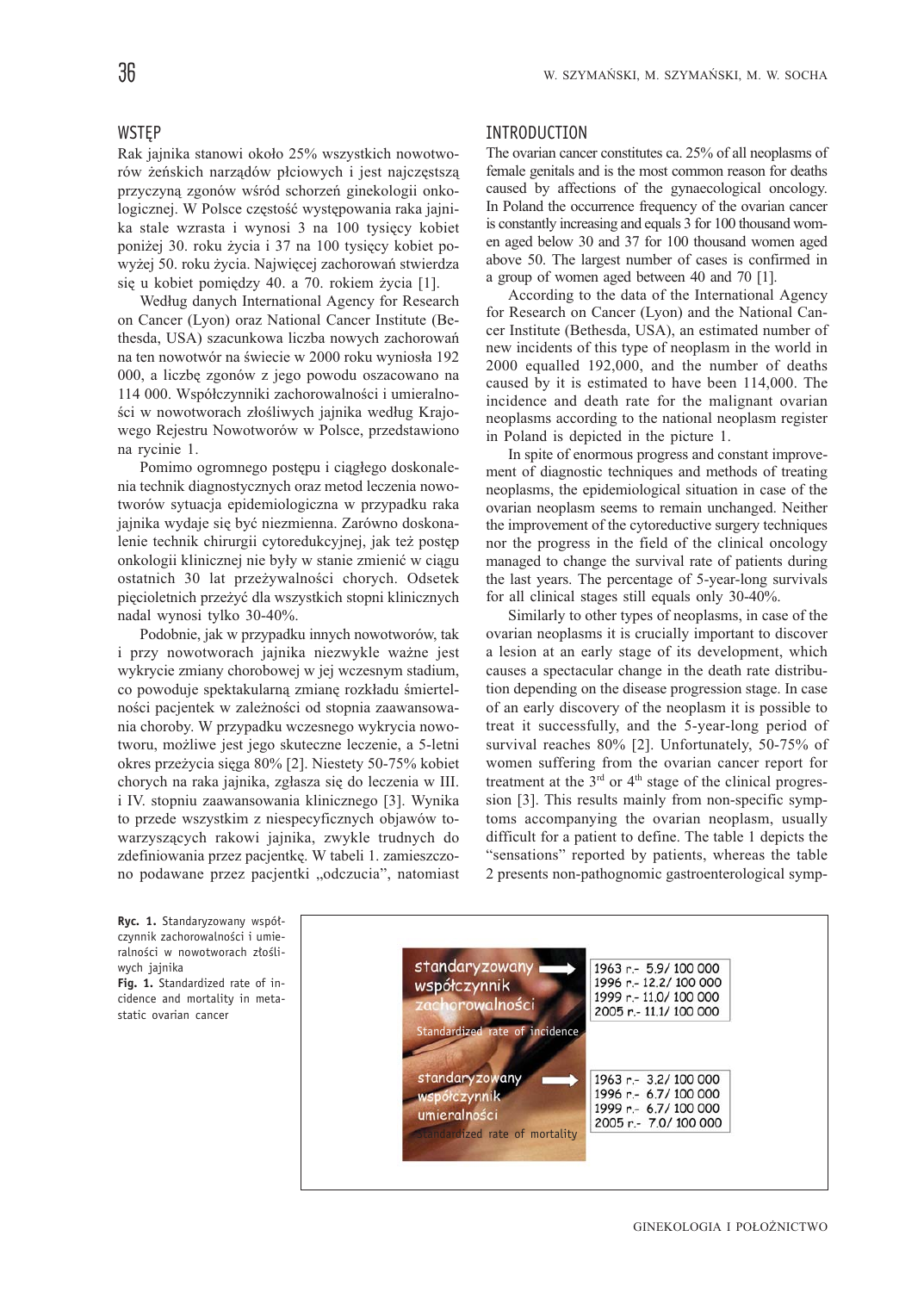**Tabela 1.** Odczucia pacjentek związane z rakiem jajnika

| Odczucia pacjentek |                                                                            |
|--------------------|----------------------------------------------------------------------------|
|                    | ból (okresowo)                                                             |
|                    | ucisk<br>- uczucie guza                                                    |
|                    | - uczucie ciążenia w brzuchu                                               |
|                    | uczucie ciała obcego                                                       |
|                    | "objaw za ciasnej spódnicy" (85% tumor, 20% wodo-<br>brzusze, 35% wzdęcia) |

**Tabela 2.** Niepatognomoniczne objawy gastroenterologiczne raka jajnika

| Niepatognomoniczne objawy gastroenterologiczne                                                                                                     | Non-pathognomic gastroenterological symptoms                                                                                                                                                                      |
|----------------------------------------------------------------------------------------------------------------------------------------------------|-------------------------------------------------------------------------------------------------------------------------------------------------------------------------------------------------------------------|
| wzdecia<br>niestrawność<br>zaparcia stolca<br>odbijanie<br>czkawka<br>uczucie "pełności" nawet po lekkich posiłkach<br>-<br>powolna utrata apetytu | Flatulence<br>Indigestion<br>Stool constipation<br>Eructation<br>$\overline{\phantom{0}}$<br>Hiccups<br>$\overline{\phantom{m}}$<br>Feeling of "fullness" even after light meals<br>Gradual loss of appetite<br>- |

w tabeli 2. niepatognomoniczne objawy gastroenterologiczne, będące częsta "maską" dolegliwości u pacjentek z rakiem jajnika, zwykle pojawiających się dopiero w fazie rozsiewu choroby, a także trudnościami diagnostycznymi.

Zarówno metody obrazowania narządowego, jak i badania laboratoryjne są niewystarczającymi metodami do przedoperacyjnego rozstrzygnięcia o złośliwości zmian w przydatkach, a wykrycie zmian w "stadium przednowotworowym" wydaje się na obecnym etapie rozwoju medycyny wręcz niemożliwe [4]. Sytuację diagnostyczną pogarsza fakt, że często nowotwory występują w jajnikach makroskopowo niezmienionych.

#### LECZENIE

Leczenie chirurgiczne raka jajnika jest nie tylko podstawową metodą postępowania leczniczego ale często laparotomia zwiadowcza stanowi narzędzie diagnostyczne w przypadku trudnych do oceny zmian w przydatkach. Histopatologiczna ocena tkanki jajnika jest nadal główną techniką diagnostyczną, a wiąże się to z koniecznością bezpośredniego dostępu do tego narządu.

Leczenie raka jajnika jest postępowaniem wieloetapowym. Operacja we wszystkich przypadkach jest koniecznym elementem terapii. O zakresie zabiegu operacyjnego decydują:

- stopień zróżnicowania nowotworu  $(G grade)$ ,
- $\blacksquare$  wiek pacjentki,
- chęć zachowania prokreacji,
- typ histologiczny nowotworu,
- stopień zaawansowania klinicznego.

Szczegółowe zalecenia leczenia skojarzonego przedstawiono schematycznie w postaci algorytmów postępowania (ryc.2-5.)

| Patients' sensations |
|----------------------|
|                      |

- Pain (periodically)
- Pressure
- Feeling of a tumour
- Feeling of heaviness in the abdomen
- Feeling of a foreign body
- "Symptom of a too tight skirt" (85% tumour, 20% abdominal dropsy, 35% flatulence

**Table 2.** Non-pathognomic gastroenterological symptoms of the ovarian cancer

toms, which often conceal the ailments of patients suffering from the ovarian cancer, usually occurring as late as at the dissemination stage, as well as causing diagnostic difficulties.

Both organ imaging methods and laboratory tests constitute insufficient methods for pre-operative determination whether lesions in the adnexa are malignant, whereas discovering the lesions at their "pre-neoplastic" stage seems simply impossible considering the present phase of medicine development [4]. The diagnostic situation is further worsened by the fact that neoplasms are often present in ovaries which remain macroscopically unchanged.

#### TREATMENT

Surgical treatment of the ovarian cancer is not only the basic method of the treatment procedure, but exploratory laparotomy often constitutes a diagnostic tool in case of lesions in the adnexa, difficult to be evaluated. A histopathologic evaluation of the ovarian tissue still remains the main diagnostic technique and it entails the necessity to have a direct access to this organ.

Treatment of the ovarian neoplasm constitutes a multistage procedure. In all cases surgery is a necessary element of the therapy. The following issues decide on the scope of the surgical procedure:

Degree of the neoplasm differentiation (G-grade),

- Patient's age,
- Willingness to preserve procreation,
- Histological type of a neoplasm
- Degree of clinical progression.

Detailed recommendations of the combined treatment are schematically presented in a form of proceedings algorithms (pictures 2-5).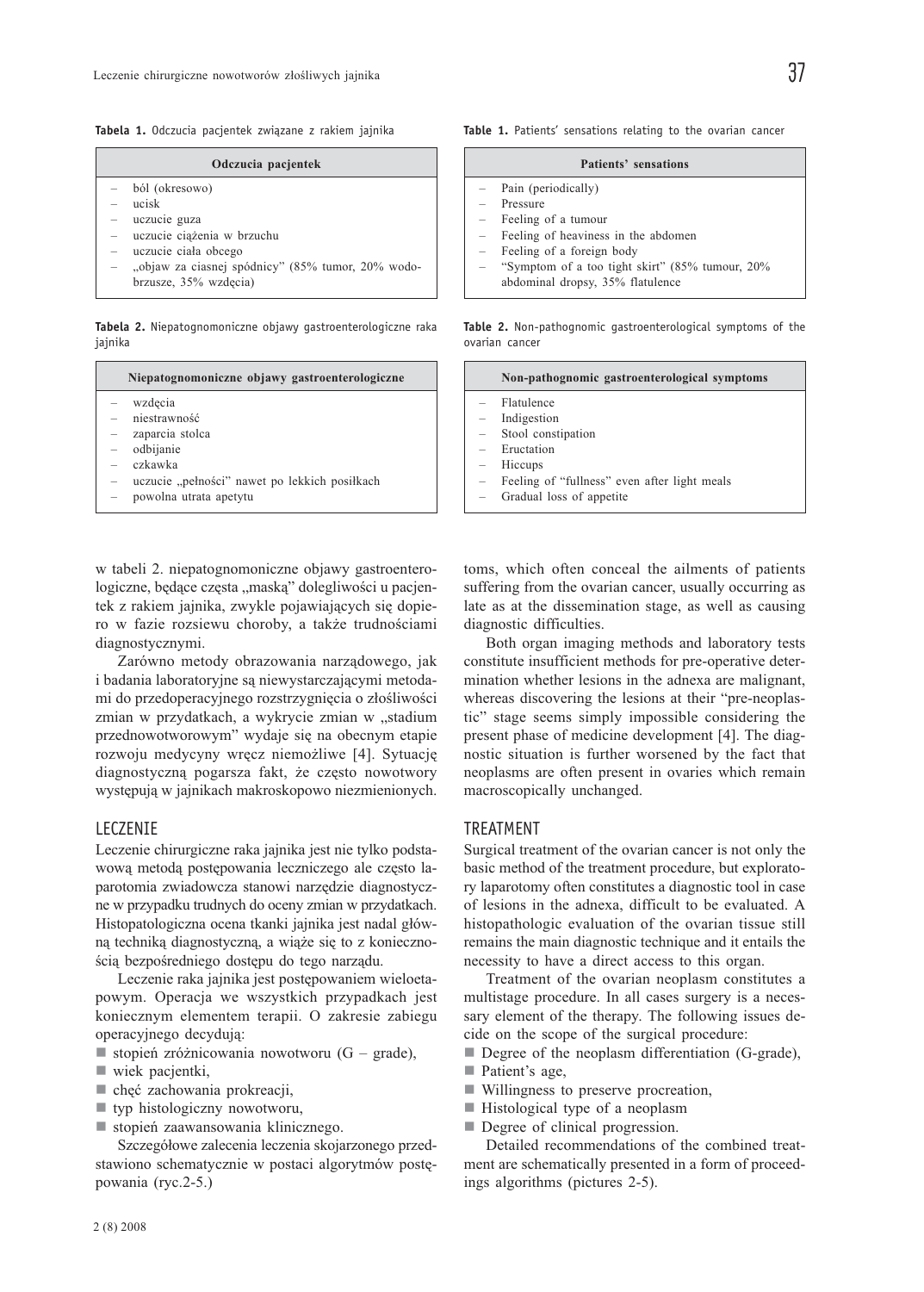





**Ryc. 3.** Algorytm leczenia skojarzonego w II stopniu klinicznego zaawansowania raka jajnika



**Fig. 3.** Algorithm of combination treatment in stage II ovarian cancer

cancer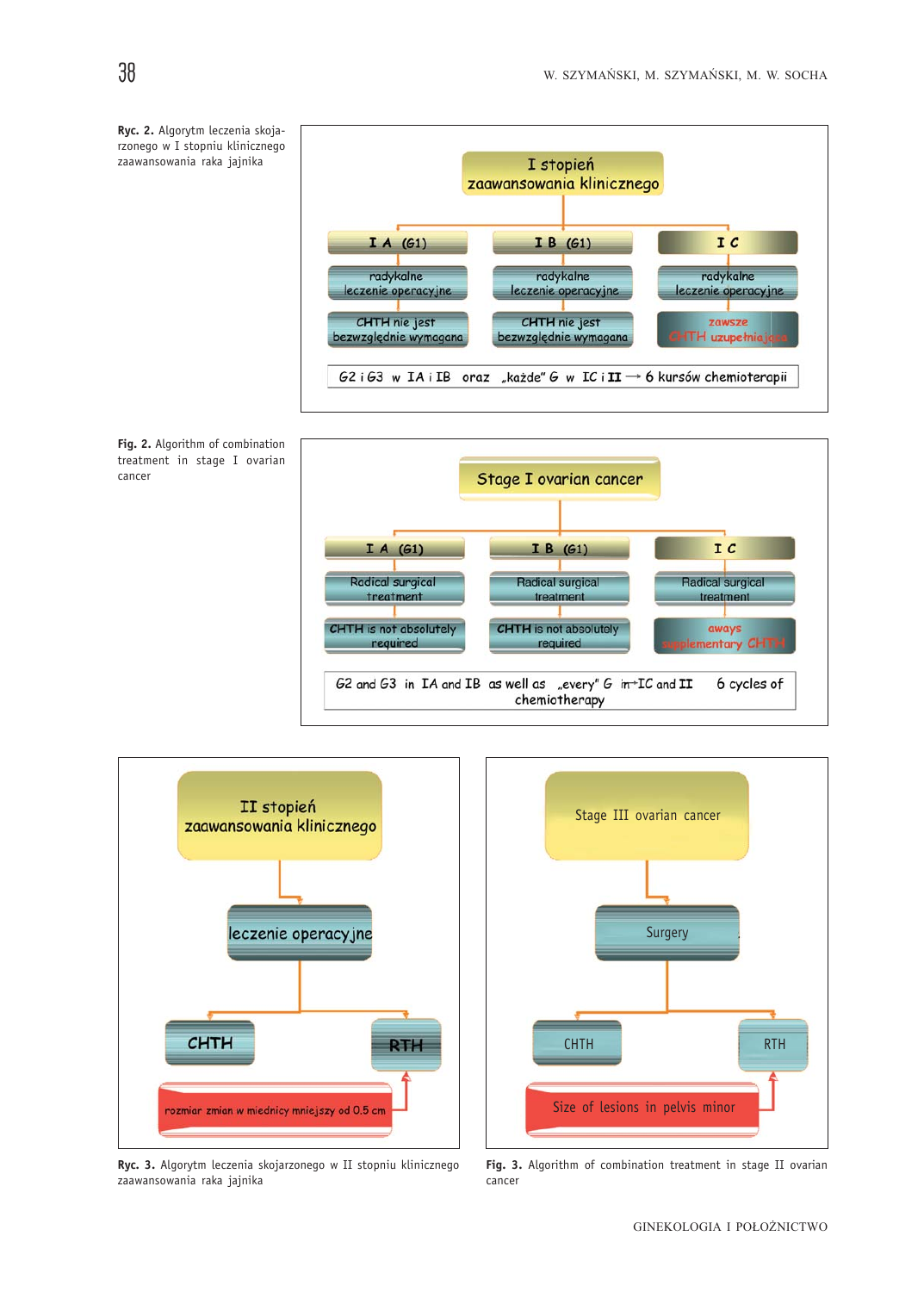Zalecanym postępowaniem jest otwarta operacja per laparotomiam, jednak coraz częściej pojawiają się głosy zwolenników operacji drogą laparoskopową.

#### Laparoskopia

Zalety laparoskopii w porównaniu z klasyczną laparotomią są znane szeroko. Z klinicznego punktu widzenia laparoskopia wiąże się z krótszą hospitalizacją, mniejszymi dolegliwościami bólowymi po zabiegu, a także szybszą rekonwalescencją [5].

W przypadku raka jajnika, główne obszary zastosowania laparoskopii to [6, 7]:

- diagnostyka raka jajnika,
- operacje pierwotne we wczesnym stadium zaawansowania,
- operacje drugiego wglądu,
- operacje paliatywne.

A recommended procedure is an open operation per laparotomiam; however, opinions in favour of a laparoscopic operation become more and more frequent.

#### Laparoscopy

The advantages of laparoscopy over traditional laparotomy are widely known. From the clinical point of view, laparoscopy entails a shorter hospitalization period, lesser pain after a procedure, as well as quicker convalescence [5].

In case of the ovarian cancer, the main areas where laparoscopy is applied include [6, 7]:

- **The ovarian cancer diagnostics,**
- **Primary operations at an early stage of progression,**
- Operations of a second inspection,
- **Palliative operations.**





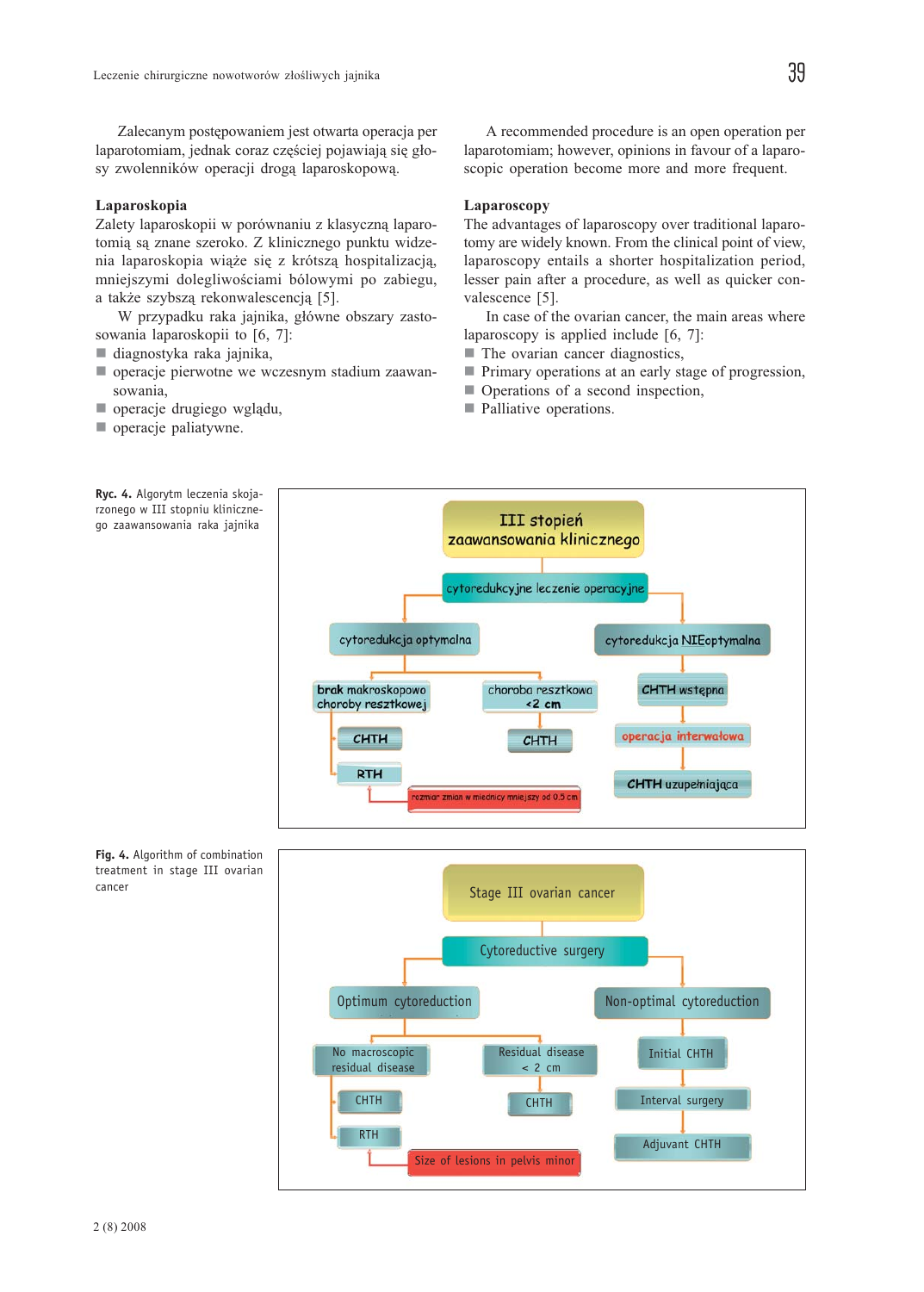Jednak rola laparoskopii w diagnostyce i leczeniu raka jajnika pozostaje wciąż kontrowersyjna [7]. To małoinwazyjna metoda pozwalająca na określenie lokalizacji guza, ocenę makroskopową, która może dać podstawę do przyjęcia sugestii o jego charakterze, a także stosunek do otaczających narządów w jamie brzusznej [8]. Dodatkowo, podczas zabiegu można pobrać materiał do badania histopatologicznego, płyn do badania cytologicznego, a także dokonać dokładnej oceny narządów jamy brzusznej.

Przeciwnicy wykonywania laparoskopii w przypadku podejrzenia raka jajnika kierują się przede wszystkim obawą przed uszkodzeniem guza nowotworowego w trakcie zabiegu i rozsiewem nowotworu w obrębie jamy brzusznej. Według niektórych doniesień piśmiennictwa, laparoskopowe wydobycie usuniętej zmiany może się wiązać ze wszczepieniem komórek nowotworowych w powłoki jamy brzusznej [8, 9]. Z kolei Childers i wsp. opisali pojedynczy przypadek tego rodzaju powikłania wśród 105 przeprowadzonych zabiegów laparoskopowych. Autorzy wnioskują, że ryzyko implantacji jest bardziej związane z nowotworem i jego biologią niż samą procedurą chirurgiczną [10]. Wiele późniejszych doniesień wskazuje na to, że pęk-

Nevertheless, the role of laparoscopy in the diagnostics and treatment of the ovarian cancer still remains controversial [7]. It is a little invasive method allowing to determine the location of a tumour, its macroscopic evaluation, which can give the basis for making an assumption on its nature, as well as its relation to the surrounding organs in the abdominal cavity [8]. Additionally, during the procedure material can be taken for a histopathologic test, fluid – for a cytological test, as well as an appropriate evaluation of the abdominal cavity organs can be performed.

Physicians opposing the application of laparoscopy in cases when the ovarian cancer is suspected are mainly driven by a fear of disturbing a neoplastic tumour during the procedure and disseminating the neoplasm within the abdominal cavity. According to some reports to be found in literature, taking out an excised lesion with the use of laparoscopy may entail the implantation of neoplastic cells into the integuments of the abdominal cavity [8, 9]. On the other hand, Childers et al. described a single case of such a complication among 105 laparoscopic procedures. The authors conclude that the risk of implantation is more connected with the neoplasm and its biology than the surgical



#### GINEKOLOGIA I POŁOŻNICTWO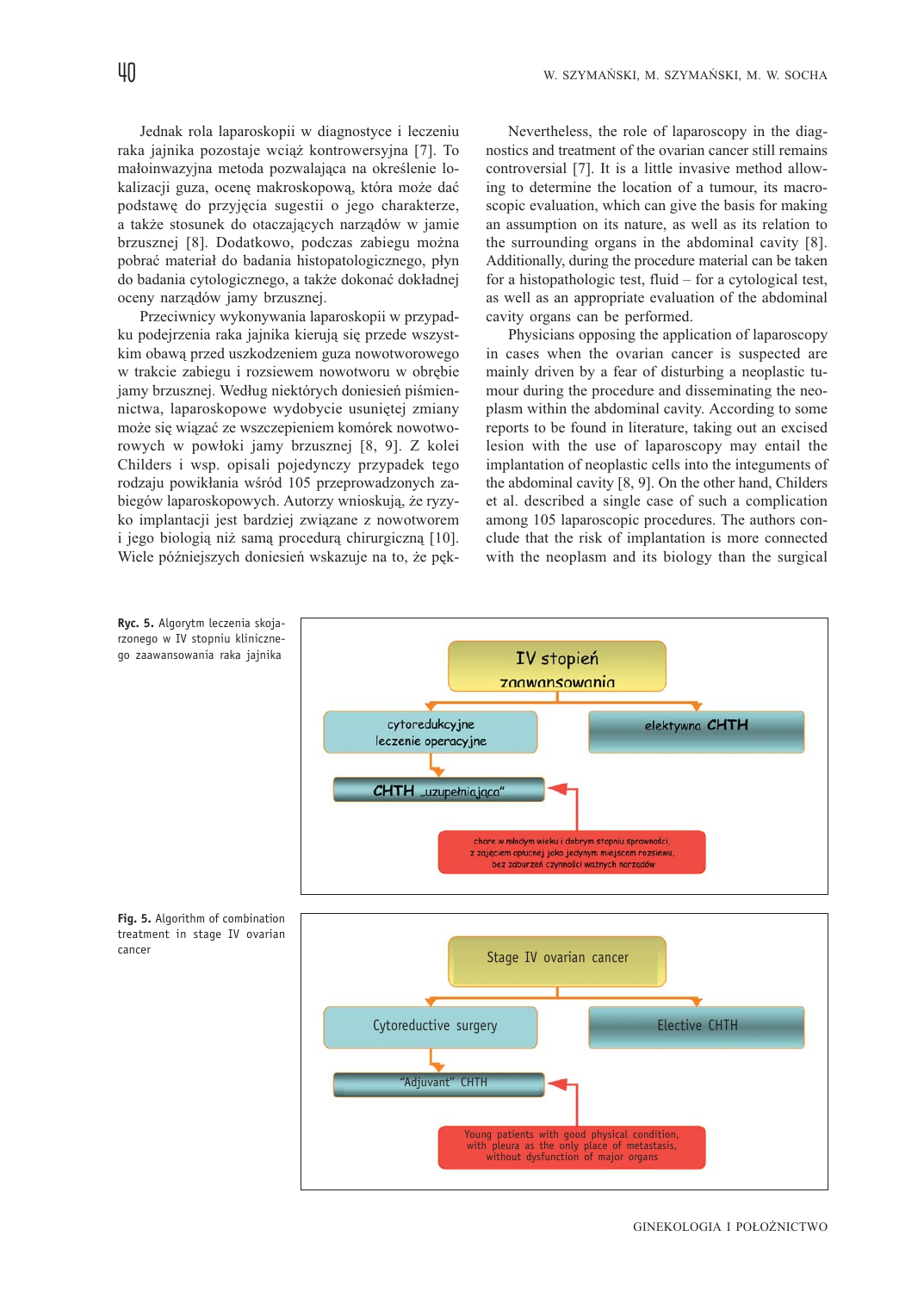nięcie guza nowotworowego w trakcie laparoskopii nie ma wpływu na rokowanie i nie powoduje rozsiewu nowotworu [11]. Laparoskopia wydaje się być cennym narzędziem przede wszystkim w leczeniu łagodnych guzów przydatków, jednak należy zachować ostrożność w operowaniu guzów u kobiet w wieku okołomenopauzalnym i postmenopauzalnym. W przypadku prawidłowo wykonanej diagnostyki, która wskazuje na łagodny charakter guza, w trakcie laparoskopii zaledwie 1 na 700 przypadków okazuje się zmianą złośliwą [12].

W sytuacji podejrzenia w trakcie laparoskopii obecności nowotworu złośliwego należy dokonać wstępnej oceny stopnia zaawansowania i na tej podstawie podjąć decyzję o laparoskopowym usunięciu zmiany, bądź wykonania laparotomii. W przypadku nowotworu ograniczonego do jajnika (I stopień zaawansowania), zmiana może być usunięta laparoskopowo. Jeśli w badaniach przedoperacyjnych istnieje podejrzenie zmiany złośliwej, zaleca się bezwzględnie wykonać laparotomię. Wydaje się, że laparoskopia ma ograniczoną wartość w leczeniu złośliwych nowotworów jajnika, szczególnie w późnym stadium zaawansowania. Laparotomia pozwala na przeprowadzenie bardziej radykalnego zabiegu oraz precyzyjnego określenia stopnia zaawansowania.

#### Operacje oszczędzające

Operacje guzów jajnikowych stanowią specyficzne wyzwanie dla zespołu terapeutycznego leczącego pacjentkę młodą, nie posiadającą potomstwa, a pragnącą zachować płodność. O ile postępowanie oszczędzające pozwalające na zachowanie zdolności rozrodczych (fertility sparing surgery- FSS) wydaje się być bezdyskusyjne w przypadku zmian niezłośliwych, o tyle kwestie bezpieczeństwa pacjentek poddanych nieradykalnemu zabiegowi w przypadku zmian złośliwych wciąż budzą kontrowersje [13].

Coraz większa liczba publikacji wskazuje, że w ściśle wyselekcjonowanych grupach pacjentek możliwe jest zastosowanie FSS z następową ścisłą obserwacją kobiet chcących zachować płodność [13-16]. W podejmowaniu decyzji oprócz stopnia zaawansowania klinicznego istotną rolę odgrywa diagnoza histopatologiczna.

Jednostronne usunięcie przydatków z pozostawieniem macicy, i to tylko u młodych kobiet, możliwe jest u pacjentek, którym zależy na zachowaniu płodności i świadome są ryzyka wynikającego z takiego postępowania operacyjnego. Zabieg oszczędzający wymaga od ginekologa niezwykłej sprawności operacyjnej, dokładności i ostrożności. Należy pamiętać, że mniej więcej w 6% niezmienionych makroskopowo jajnikach znajdują się bardzo małe, mikroskopowe ogniska nowotworu. FSS ma dotyczyć określonych grup pacjentek, a bezcelowymi wydają się próby leczenia oszczędzającego (nawet we wczesnych stadiach zaawansowania nowotworów) kobiet w okresie około- i pomenopauzalnym, które niepotrzebnie narażają chore na ryzyko wznowy.

procedure itself [10]. Numerous subsequent reports indicate that a fracture of a neoplastic tumour during laparoscopy does not influence the medical prognosis and does not cause the neoplasm dissemination [11]. Laparoscopy seems to be a valuable tool most of all in case of treating benign tumours of the adnexa; however, one should be careful when operating on a tumour in case of women in perimenopause and postmenopause. In case of appropriately performed diagnostics which indicates a benign nature of a tumour, during the laparoscopic procedure only 1 in 700 cases turns out to be a malignant lesion [12].

In a situation where during a laparoscopic procedure there occurs a suspicion of a malignant neoplasm, it is necessary to carry out a preliminary evaluation of its progression or to perform laparotomy. In case of a neoplasm limited to an ovary (1<sup>st</sup> degree progression), the lesion can be removed laparoscopically. If in the pre-operative tests there exists a suspicion of a malignant lesion, it is absolutely recommended to perform laparotomy. It seems that laparoscopy has a limited value in the treatment of malignant ovarian neoplasms, at their late progression stage in particular. Laparotomy allows to carry out a more radical procedure and to precisely determine the progression stage.

#### Sparing surgeries

Operations of the ovarian neoplasms constitute a specific challenge for a therapeutic team treating a young patient, without children, and willing to preserve her fertility. Whereas the fertility sparing surgery (FSS) seems to be undisputable in case of benign lesions, the safety issues of patients subjected to a non-radical procedure in case of malignant lesions still arise controversies [13].

More and more publications indicate that it is possible to apply FSS in case of strictly selected groups of patients, with a subsequent strict observation of women willing to stay fertile [13-16]. When making the decision, apart from the clinical progression degree, a significant role is played by the histopathologic diagnosis. Unilateral adnexectomy and leaving the uterus, and only in case of young patients, is possible only when they wish to remain fertile and they are aware of the risk resulting from such a surgical procedure. The sparing procedure requires extraordinary operative skills, precision and carefulness on the part of a gynaecologist. It must be remembered that in case of roughly 6% of ovaries macroscopically unchanged there are very small, microscopic neoplastic foci. FSS is to refer to determined groups of patients, and the attempts of the sparing treatment (even at early stages of the neoplasm progression) of women in perimenopause and postmenopause seem pointless as they unnecessary expose the patients to the risk of a relapse.

When making a decision on a preserving procedure, there must be no doubts with reference to the determination of the Ia stage. A decision on the scope of a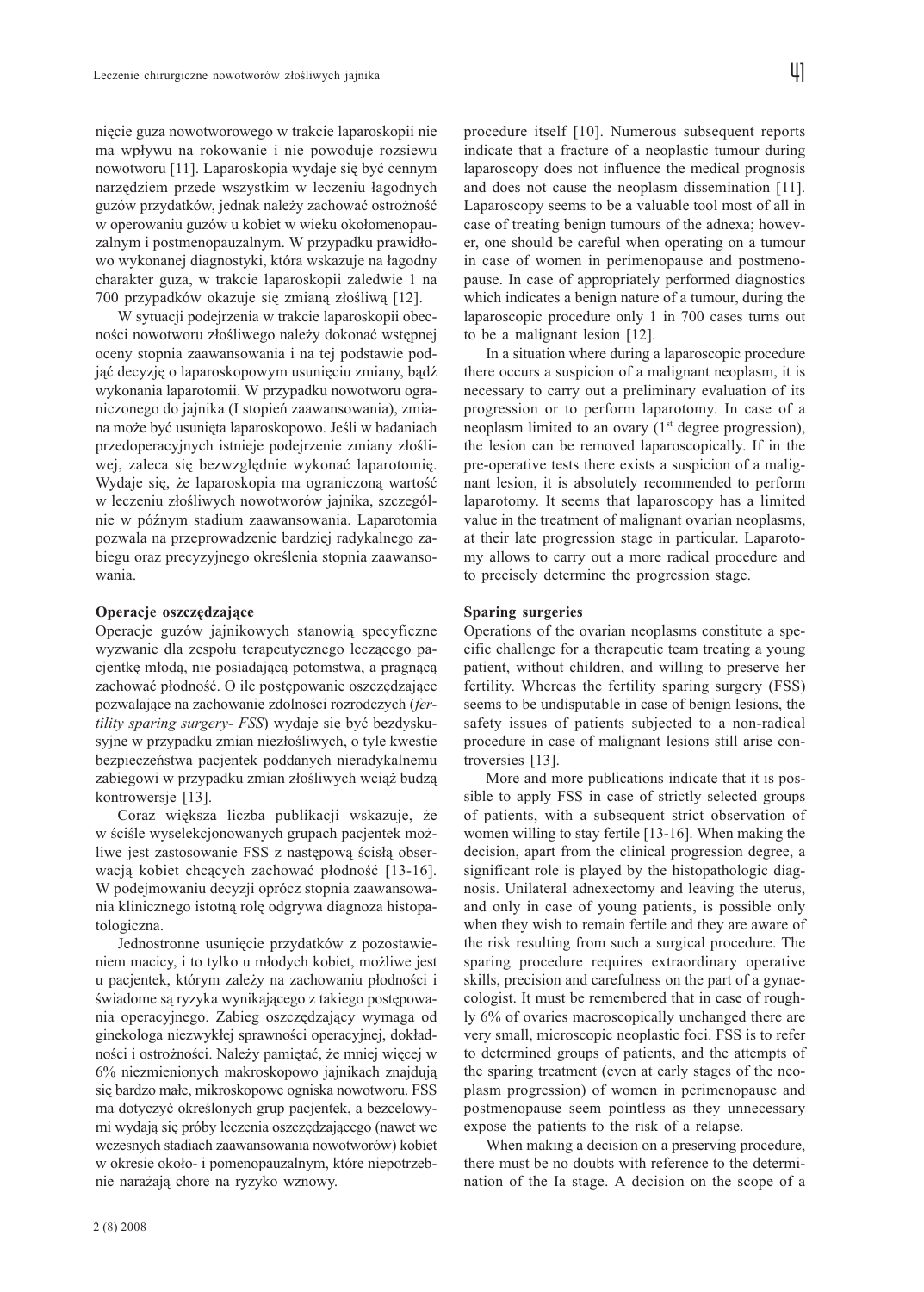Przy podjęciu decyzji o postępowaniu zachowawczym, nie może być żadnych wątpliwości, co do rozpoznania stopnia Ia. Decyzja, co do zakresu zabiegu możliwa jest po śródoperacyjnej weryfikacji histopatologicznej materiału tkankowego. W ocenie histologicznej konieczna jest wysoka dojrzałość nowotworu (G1) lub nowotwór graniczny. Po spełnieniu tych wszystkich warunków operator może dopiero zdecydować się na zabieg oszczędzający. Według niektórych autorów rozważyć należy przy tym, częściową resekcję sieci większej, biopsję węzłów chłonnych miednicznych i okołoaortalnych oraz usunięcie wyrostka robaczkowego.

U kobiet w stopniu Ia i G1 zwykle skuteczny jest sam zabieg. Przy pęknięciu torebki guza, zrostach guza z otoczeniem, wyroślach brodawkowatych na zewnątrz guza (stopień kliniczny Ic) lub też zaawansowaniu klinicznym Ia oraz stopniu dojrzałości G2 lub G3 konieczne jest dodatkowe leczenie cytostatykami.

#### TECHNIKI OPERACYJNE

Standardem radykalnego leczenia chirurgicznego jest histerektomia z obustronnym usunięciem przydatków oraz omentektomią. Ogólną zasadą leczenia chirurgicznego jest usunięcie nowotworu w całości lub maksymalne zmniejszenie masy guza.

Zabieg chirurgiczny przeprowadzony według ustalonego protokółu pozwala na precyzyjne określenie stopnia zaawansowania klinicznego choroby, a następnie zastosowanie odpowiedniego leczenia uzupełniającego.

W celu otwarcia jamy brzusznej zaleca się cięcie w pośrodkowej linii ciała od spojenia łonowego do pępka (niekiedy przedłużane aż do wyrostka mieczykowatego). Pozwala to na prawidłową ocenę zaawansowania procesu nowotworowego w jamie brzusznej i przestrzeni zewnątrzotrzewnowej. Po nacięciu otrzewnej ściennej i stwierdzeniu wodobrzusza, należy pobrać płyn do badania cytologicznego, a następnie poszerzyć nacięcie otrzewnej. Jeśli nie stwierdza się wolnego płynu w jamie brzusznej, należy wykonać płukanie jamy otrzewnej roztworem soli fizjologicznej i pobrać popłuczyny do badania cytologicznego. Niezbędne jest także pobranie wymazów do badań cytologicznych z otrzewnej, zagłębienia odbytniczo- macicznego oraz okolicy podprzeponowej prawej.

Po szerokim otwarciu jamy brzusznej należy dokładnie zbadać palpacyjnie stan jej narządów. Konieczna jest ocena otrzewnej ściennej (ocena obecności guzków przerzutowych). Istotnym elementem postępowania jest także ocena wyglądu i konsystencji sieci większej. Następnie należy ocenić wygląd guza, jego stosunek do sąsiednich narządów (obecność zrostów wewnątrzotrzewnowych), a także wielkość, konsystencję, ruchomość i powierzchnię guza (gładka, z brodawkami, naciekami) oraz jego położenie w stosunku narządów sąsiadujących. Jeśli w czasie operacji torebka guza ulegnie pęknięciu, to fakt ten musi być odnotowany w protokóle operacyjnym. Konieczny jest opis procedure is possible after an operative histopathologic verification of the tissue material. In the histopathologic evaluation a high maturity of the neoplasm is necessary (G1), or a border neoplasm. Only having fulfilled all these conditions a surgeon may decide to perform a sparing procedure. Some authors claim that it is advisable to consider a partial resection of the greater omentum, biopsy of the pelvic and periaortal lymph nodes, as well as appendectomy.

In case of women at the stage Ia and G1, the procedure itself suffices. In case of a fracture of the tumour capsula, adhesions between the tumour and its environment, verrucous vegetations outside the tumour (clinical degree Ic) or in case of the clinical progression Ia and the maturity degree G2 or G3, it is necessary to apply additional treatment with cytostatics.

# SURGICAL TECHNIQUES

A standard of a radical surgical treatment is histeroctomy with a bilateral adnexectomy and omentectomy. The general principle of the surgical treatment is a removal of a whole tumour or decreasing the mass of the tumour as much as possible.

A surgical procedure performed according to a determined protocol allows to precisely determine the clinical progression degree of the disease, and next to apply appropriate complementary treatment.

In order to open the abdominal cavity, it is recommended to make an incision in the medial line of the body from the pubic symphysis to the navel (sometimes extended as far as to the xiphoid process). This allows to appropriately evaluate the progression of the neoplastic process within the abdominal cavity and in the extraperitoneal space. After making an incision of the parietal peritoneum and confirming the abdominal dropsy, it is necessary to sample fluid for cytological tests, and next to extend the incision in the peritoneum. If there is no free fluid in the abdominal cavity, it is necessary to rinse the peritoneal cavity with the normal saline solution and sample the washings for cytological tests. It is also necessary to sample smears for cytological tests from the peritoneum, the rectouterine pouch and the right subphrenic region.

After opening the abdominal cavity wide, it is necessary to examine the condition of its organs palpably. It is necessary to evaluate the parietal peritoneum (evaluation of the presence of metastatic nodules). A significant element of the procedure is also an evaluation of the appearance and consistency of the greater omentum. Next the appearance of the tumour should be evaluated, its relation to the neighbouring organs (presence of intraperitoneal adhesions), as well as the size, consistency, mobility and surface of the tumour (smooth, with papillas, infiltrations) and its location in relation to the neighbouring organs. If during the operation the tumour capsula breaks, this fact must be mentioned in the operation report. It is necessary to describe the condition of the ovaries, infundibulum and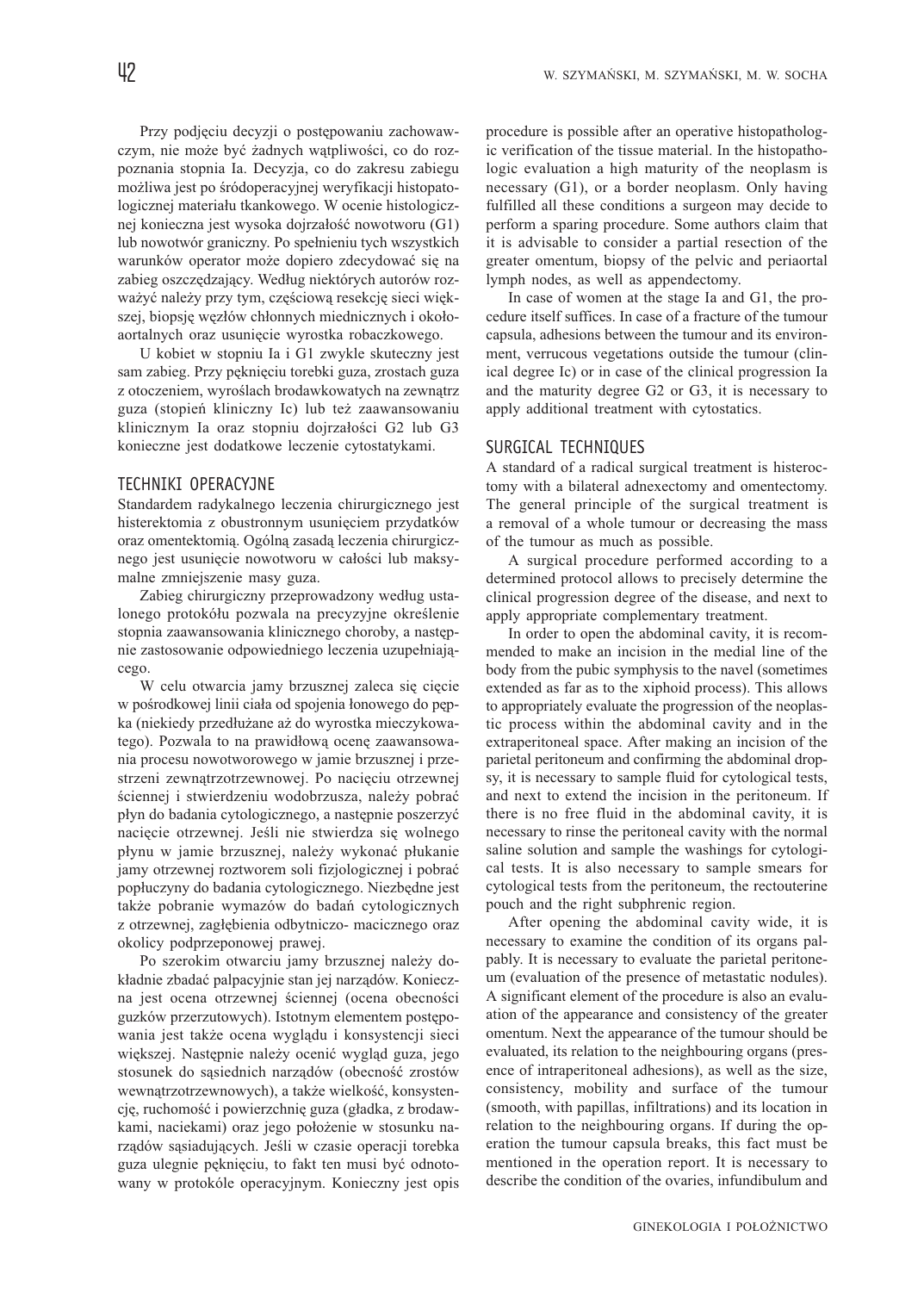stanu jajowodów, więzadeł lejkowo- miednicznych i przymacicz. Należy zbadać dotykiem i ocenić wzrokowo wątrobę. Przy stwierdzeniu w wątrobie zmian podejrzanych o przerzuty wskazane jest wykonanie punkcji cienkoigłowej. Następnie ocenia się palpacyjnie okolicę podprzeponową – ponad wątrobą, jej wnękę i stan pęcherzyka żółciowego.

Należy również ocenić stan układu chłonnego (węzły okołoaortalne, biodrowe i zasłonowe). Istotne znaczenie rozpoznawcze ma stan otrzewnej ściennej. Po stwierdzeniu guzków wycina się je i poddaje badaniu histopatologicznemu. Jeśli otrzewna jest gładka, to wskazane jest pobranie wycinków z różnych jej okolic w liczbie 10-15 (tak zwana ślepa próba).

Wycięcie wyrostka robaczkowego jest wskazane, ponieważ w 15% przypadków występują w nim zmiany przerzutowe. Po stwierdzeniu zrostów wewnątrzotrzewnowych, zalecane jest ich rozdzielenie i pobranie do badania histopatologicznego. Konieczne jest pobranie tkanki do badania mikroskopowego z każdej podejrzanej klinicznie zmiany, niezależnie od jej lokalizacji w jamie brzusznej.

Tak przeprowadzone badanie narządów jamy brzusznej, łącznie z oceną histopatologiczną materiału operacyjnego, jest podstawą do dokładnego ustalenia stopnia zaawansowania klinicznego raka jajnika według skali FIGO. Radykalność zabiegu zależy od rozległości i umiejscowienia zmiany [17,18]. W zależności od stopnia zaawansowania choroby wykonywane są następujące rodzaje operacji [9] (tab.3.).

# OPERACJA PIERWOTNA

Celem pierwotnego leczenia operacyjnego jest usunięcie maksymalnej masy guza pierwotnego i ognisk przerzutowych [19]. Podczas operacji pierwotnej priorytetowym zadaniem jest określenie stopnia klinicznego zaawansowania choroby oraz usunięcie nowotworu w całości, bądź zmniejszenie jego masy. Leczenie operacyjne w przypadku podejrzenia raka jajnika powinno odbywać się w wysokospecjalistycznych ośrodkach dysponujących wykwalifikowaną kadrą medyczną,

|  | Tabela 3. Rodzaje operacji |  |
|--|----------------------------|--|
|--|----------------------------|--|

|                 | <b>OPERACJA PIERWOTNA</b>         |
|-----------------|-----------------------------------|
| 1.              | Operacja radykalna                |
| 2.              | Pierwotna operacja cytoredukcyjna |
|                 | 2.1. Cytoredukcja optymalna       |
|                 | 2.1. Cytoredukcja nieoptymalna    |
| OPERACJA WTÓRNA |                                   |
| 1.              | Operacja odroczona                |
| 2.              | Wtórna operacja cytoredukcyjna    |
|                 | <b>OPERACJA DRUGIEGO WGLADU</b>   |
|                 | <b>OPERACJA PALIATYWNA</b>        |
|                 | OPERACJA ZACHOWUJĄCA PŁODNOŚĆ     |

ing lesions which might indicate metastases to the liver, it is recommended to perform a thin-needle puncture. Next the subphrenic region is evaluated palpably – above the liver, its hilus, as well as the condition of the cholecyst is checked.

The condition of the lymphatic system should also be evaluated (periaortal, iliac and velum nodes). The condition of the parietal peritoneum is significant for the diagnosis. After the presence of nodules has been confirmed, they are excised and subjected to a histopathologic test. If the peritoneum is smooth, it is recommended to sample specimens from its various regions in a number of 15-15 (the so-called blind test).

The appendectomy is recommended as in 15% of cases there occur metastatic lesions in it. After the presence of intraperitoneal adhesions have been confirmed, it is recommended to separate them and to sample specimens for a histopathologic test. It is necessary to sample tissues for a microscopic test from each lesion, suspicious from a clinical point of view, regardless of its location within the abdominal cavity.

The examination of the abdominal cavity organs performed in such a way, together with the histopathologic evaluation of the surgical material, constitute a basis for a precise determination of the degree of the clinical progression of the ovarian cancer according to the FIGO scale. The radicality of the surgical procedure depends on the size and location of the lesion [17, 18]. The following types of surgical procedures are performed depending on the degree of the disease progression [9] (table 3)

#### PRIMARY SURGERY

The objective of the primary surgical treatment is to remove as much of the primary tumour mass and metastatic foci as possible [19]. During the primary operation the main priority is to determine the degree of the clinical progress of the disease and to remove the neoplasm in its full, or to reduce its mass. The surgical

| <b>PRIMARY SURGERY</b>                    |  |  |
|-------------------------------------------|--|--|
| 1. Radical surgery                        |  |  |
| 2. Primary cytoreductive surgery          |  |  |
| 2.1. Optimal cytoreduction                |  |  |
| 2.2. Non-optimal cytoreduction            |  |  |
| <b>SECONDARY SURGERIES</b>                |  |  |
| 1. Delayed surgeries                      |  |  |
| 2. Secondary cytoreductive surgery        |  |  |
| <b>OPERATION OF THE SECOND INSPECTION</b> |  |  |
| <b>PALLIATIVE SURGERY</b>                 |  |  |
| <b>FERTILITY SPARING SURGERY</b>          |  |  |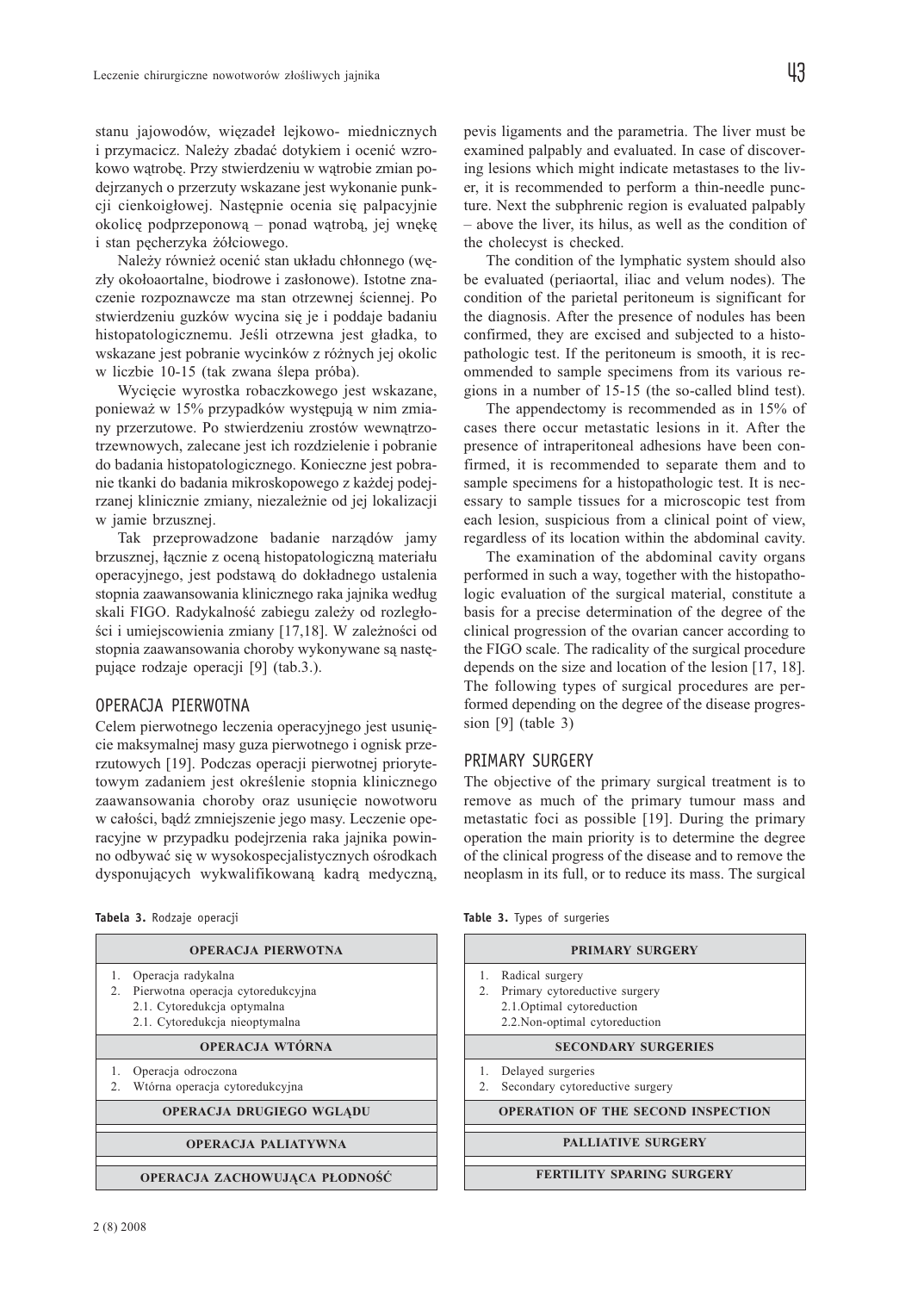znającą protokoły postępowania operacyjnego i technikę chirurgiczną. Warunkiem bezwzględnie koniecznym jest możliwość śródoperacyjnej oceny histopatologicznej zmiany jajnikowej, umożliwiająca podjęcie decyzji, co do dalszego leczenia pacjentki.

Laparotomia wykonywana jest z cięcia pośrodkowego dolnego z możliwością przedłużenia, natomiast cięcie poprzeczne nie jest wskazane ze względu na potencjalne trudności z wydobyciem guza i dokładną inspekcją jamy otrzewnej. Obligatoryjne jest pobranie płynu otrzewnowego i popłuczyn. Bezwzględnie konieczna jest także dokładna ocena wzrokowa oraz palpacja narządów jamy brzusznej. W każdym przypadku należy ocenić węzły chłonne okołoaortalne oraz okolicy naczyń biodrowych. Obecność zmian na otrzewnej ściennej stanowi wskazanie do biopsji i oceny histopatologicznej [20]. Zakres samego zabiegu uzależniony jest oczywiście od stadium zaawansowania nowotworu i technicznych możliwości usunięcia zmian.

#### Operacja radykalna

Możliwa do wykonania we wczesnych postaciach raka jajnika, czyli I i II stopniach zaawansowania klinicznego według FIGO. Zabieg ten polega na prawidłowym wykonaniu całego, określonego protokołu postępowania operacyjnego obejmującego usunięcie macicy wraz z przydatkami, siecią większą, węzłami chłonnymi okołoaortalnymi, biodrowymi, zasłonowymi oraz wyrostkiem robaczkowym. Appendectomia wskazana jest ze względu na obecność przerzutów raka jajnika w 15% wyrostków robaczkowych [21]. Ponadto obowiązuje dokładna rewizja całej jamy brzusznej w celu sprawdzenia i usunięcia wszystkich makroskopowych ognisk, podejrzanych o zmiany przerzutowe.

#### Pierwotna operacja cytoredukcyjna

Przeprowadzana w zaawansowanych postaciach raka jajnika ( III i IV stopniach zaawansowania klinicznego według FIGO), gdy niemożliwe jest usunięcie zmiany w całości. Polega na maksymalnym zmniejszeniu masy guza pierwotnego i wszystkich ognisk przerzutowych. Pozostawienie minimalnych zmian resztkowych o średnicy poniżej 2cm zwiększa szansę na skuteczność chemioterapii pooperacyjnej.

Możliwości takiego zabiegu są często ograniczone przez naciekanie ważnych struktur, jak na przykład duże naczynia, oraz możliwość krwawienia. U chorych w III stopniu zaawansowania klinicznego, usuniecie wszystkich widocznych makroskopowo zmian możliwe jest zaledwie w 20% przypadków.

#### Cytoredukcja optymalna

W ramach schematu decyzyjnego u chorych z rakiem jajnika znaczenie ma wielkość pozostawionych zmian. Definicja optymalnej cytoredukcji waha się od 5mm do 3cm średnicy pozostawionych zmian nowotworowych. Z danych piśmiennictwa wynika, że wśród pacjentek z zaawansowanym rakiem jajnika, przeżycie gwałtowtreatment in case of suspicion of the ovarian cancer should be performed in highly specialized medical centres, with qualified medical staff, knowing the operative procedure protocols and the surgical technique. An absolute prerequisite is a possibility of an intraoperative histopathologic evaluation of an ovarian lesion, allowing to take a decision regarding the further treatment of a patient.

Laparotomy is performed with the application of a lower medial incision with a possibility of extension; the transverse incision is not recommended due to potential difficulties with taking the tumour out and with an accurate inspection of the peritoneal cavity. It is obligatory to sample peritoneal fluid and washings. It is also absolutely necessary to perform a thorough visual and palpable evaluation of the abdominal cavity organs. In each case the periaortal nodes, as well as the nodes in the regions of iliac vessels must be evaluated. The presence of lesions on the parietal peritoneum constitutes an indication to perform a biopsy and histopathologic evaluation [20]. The range of the procedure itself obviously depends on the stage of the neoplasm progression and technical possibilities of removing the lesions.

### Radical surgery

It can be performed in early forms of the ovarian cancer, i.e.  $1<sup>st</sup>$  and  $2<sup>nd</sup>$  degree of the clinical progression according to FIGO. The procedure consists in the appropriate execution of the whole specific protocol of surgical proceedings, comprising the excision of the uterus together with the adnexa, the greater omentum, the periartal, iliac, velum lymph nodes and the appendix. Appendectomy is recommended due to the presence of metastases of the ovarian cancer in 15% of appendices [21]. Furthermore, it is necessary to perform an accurate revision of the whole abdominal cavity in order to check and excise all macroscopic foci, suspicious of metastatic lesions.

#### Primary cytoreductive surgery

It is performed in advanced forms of the ovarian cancer ( $3<sup>rd</sup>$  and  $4<sup>th</sup>$  degrees of the clinical progression according to FIGO), when it is impossible to remove the whole lesion. It consists in reducing the mass of the tumour and all metastatic foci as much as possible. Leaving minimum residual lesions with the diameter below 2 cm increase the chance of an effective postoperative chemotherapy.

The possibilities of such a procedure are often limited due to the infiltration of important structures, such as the large vessels, and a risk of bleeding. In case of patients with the 3rd degree of the clinical progression, removing all macroscopically visible lesions is possible only in 20% cases.

#### Optimal cytoreduction

Within the framework of the decision scheme in case of patients suffering from the ovarian cancer the size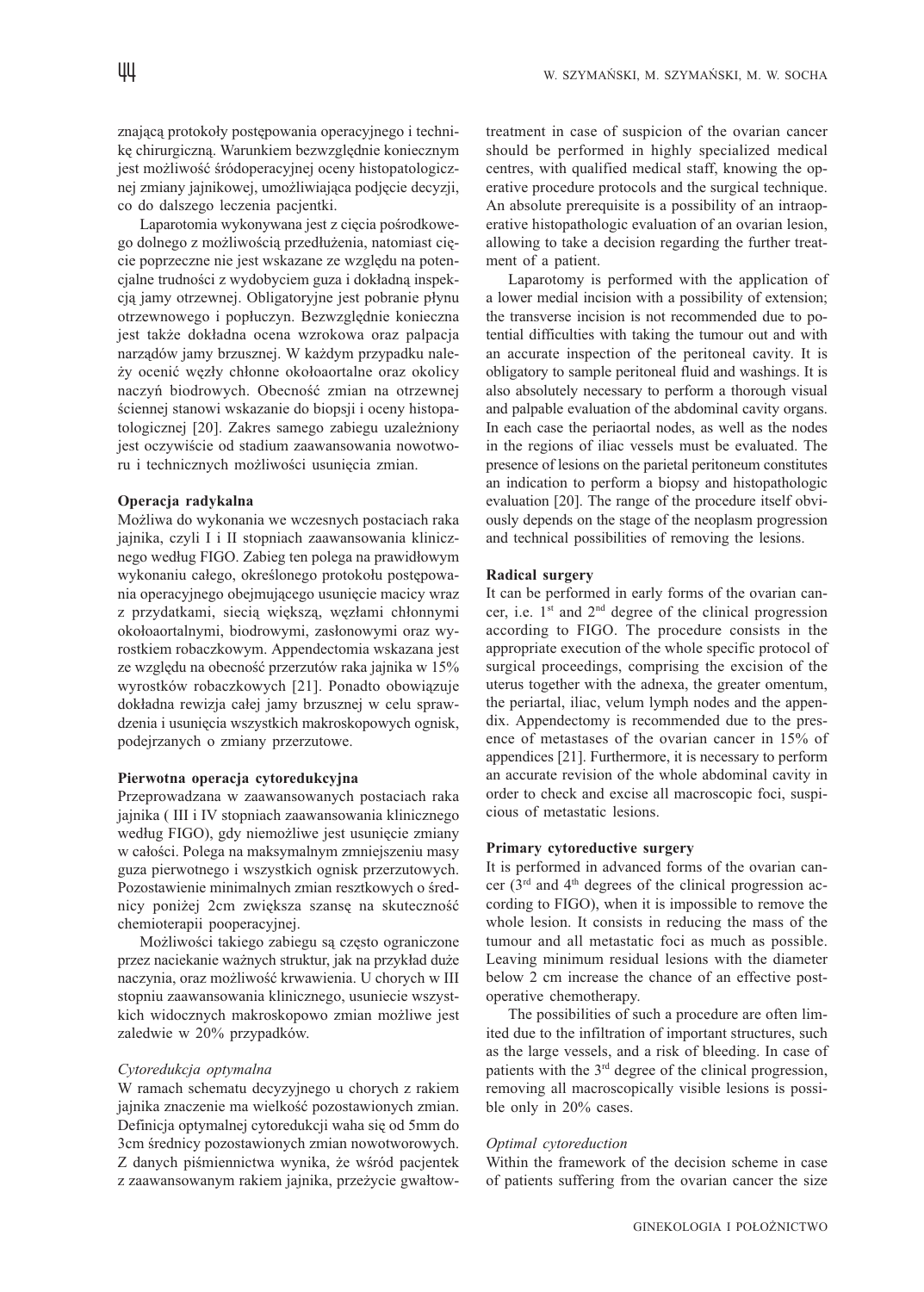nie się obniża w przypadku pozostawienia zmian większych niż 2cm [22].

### Cytoredukcja nieoptymalna

W przypadku niewykonania maksymalnej cytoredukcji chirurgicznej należy zastosować chemioterapię rozpoczynając od 2- 3 kursów chemioterapii, a następnie przeprowadzić operację odroczoną, po której należy uzupełnić leczenie chemioterapią do pełnej liczby 6 kursów. Biopsja węzłów chłonnych jest jednym z elementów oceny prognostycznej i stopniowania zaawansowania klinicznego nowotworu. Według niektórych autorów zajęcie węzłów chłonnych w raku jajnika jest niezależnym, negatywnym czynnikiem prognostycznym [23]. Wartość lecznicza limfadenektomii w przypadku raka jajnika jest dyskusyjna. Dane nielicznych badań klinicznych wskazują na poprawę przeżywalności pacjentek, u których wykonano limfadenektomię [24].

# OPERACJA WTÓRNA

W przypadkach, gdy podczas pierwotnego zabiegu chirurgicznego nie było możliwe usunięcie tkanki nowotworowej w całości, stosuje się chemioterapię, a dopiero później po uzyskaniu pozytywnej reakcji na leczenie wykonuje się operacje wtórne [25]. Wartość tych zabiegów pozostaje jednak nadal przedmiotem dyskusji. W przypadku nawrotowego raka jajnika, który definiowany jest jako obecność nowotworu wykrytego, co najmniej 6 miesięcy po uzyskaniu całkowitej remisji po zakończeniu terapii pierwotnej, rola leczenia chirurgicznego jest dyskusyjna. Oczywiście, w tym przypadku, cytoredukcja wtórna przynosi znacznie mniej korzyści niż cytoredukcja pierwotna [21].

#### Operacja odroczona

Chirurgia interwałowa przeprowadzana jest po zastosowaniu wstępnej chemioterapii (2-3 kursów). Polega na usunięciu zazwyczaj znacznej masy nowotworu, co pozwala zwiększyć skuteczność chemioterapii pooperacyjnej. Stosowana jest zazwyczaj w III stopniu zaawansowania klinicznego raka jajnika według FIGO.

# Wtórna operacja cytoredukcyjna

Zabieg polegający na usunięciu ognisk nowotworowych, po zakończeniu uzupełniającej chemioterapii u chorych z objawami przetrwałej choroby nowotworowej.

# OPERACJA DRUGIEGO WGLĄDU

Po zakończeniu leczenia adjuwantowego, u pacjentek w remisji, standardem jest przeprowadzenie operacji sprawdzającej (tzw. second- look), mającej na celu ocenę jamy brzusznej w kierunku obecności choroby resztkowej, która zwykle nie uwidacznia się w badaniach obrazowych ze względu na to, że nowotwór jajnika ma tendencję do rozsiewu i tworzenia drobnych ognisk przerzutowych.

of the lesions left over is significant. The definition of the optimal cytoreduction oscillates between 5mm and 3cm in the diameter of the neoplastic lesions left over. According to the subject literature, the survival rate among patients with the advanced ovarian cancer drastically drops in case of leaving lesions larger than 2 cm [22].

#### Non-optimal cytoreduction

In case of a failure to perform a maximum surgical cytoreduction, it is recommended to apply chemotherapy, beginning with 2-3 chemotherapy courses, and then to perform a delayed operation after which the treatment should be complemented with chemotherapy to obtain a total of 6 courses. A biopsy of the lymph nodes is one of the elements of the prognostic evaluation and determining a degree of the clinical progression of the neoplasm. According to some authors metastases to the lymph nodes constitute an independent negative prognostic factor [23]. The treatment value of lymphadenectomy in case of the ovarian cancer is disputable. Data coming from scarce clinical studies indicate the improvement in the survival rate among patients who have undergone lymphadenectomy [24].

# SECONDARY SURGERY

In cases when during the primary surgical procedure it was impossible to excise the neoplastic tissue in full, chemotherapy is used, and only after obtaining a positive reaction to the treatment secondary operations are performed [25]. However, the value of such procedures still remains a subject for discussions. In case of a recurrent ovarian cancer, which is defined as a presence of a neoplasm discovered at least 6 months after a total remission has been achieved after the termination of the primary therapy, the role of the surgical treatment is disputable. Obviously, in this case the secondary cytoreduction is much less beneficial than the primary cytoreduction [21].

#### Delayed surgery

The interval surgery is performed after the application of the initial chemotherapy (2-3 courses). It consists in the removal of a usually significant mass of a neoplasm, which allows to increase the effectiveness of the postoperative chemotherapy. It is usually applied in case of the  $3<sup>rd</sup>$  degree of the clinical progression of the ovarian cancer according to FIGO.

#### Secondary cytoreductive surgery

A procedure consisting in the excision of the neoplastic foci, after the completion of a complementary chemotherapy in case of patients with symptoms of a persisting neoplastic disease.

# SURGERY OF THE SECOND INSPECTION

After the completion of the adjuvant treatment, in case of patients in the state of remission, a checking operation (the so-called second look) is a standard. Its objective is to evaluate the condition of the abdominal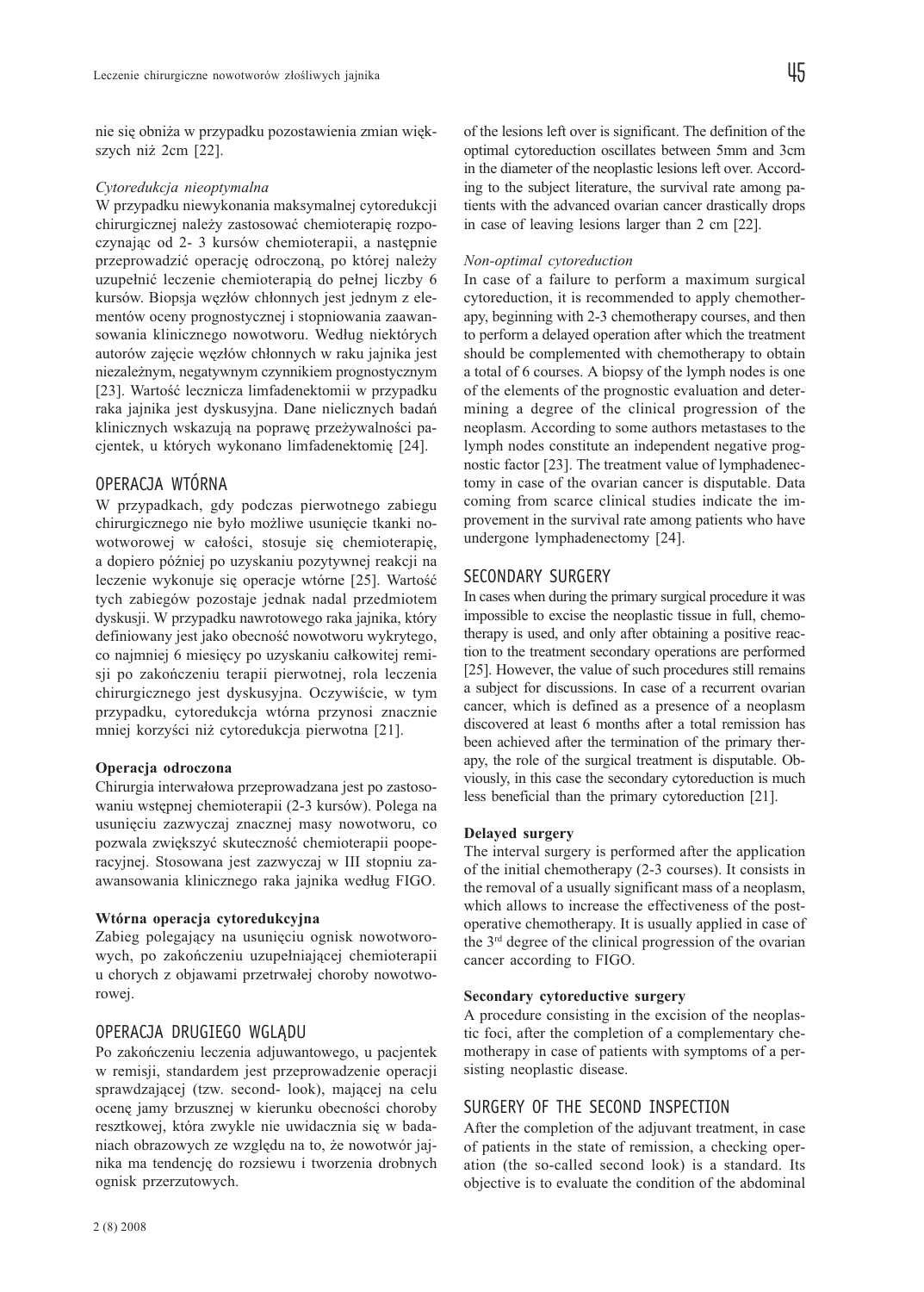Cenną metodą służącą do przeprowadzenia operacji drugiego wglądu może być laparoskopia. Wykazano, że cechuje ją bardzo wysoka swoistość i dobra czułość w porównaniu do laparotomii, chociaż jej zastosowanie pozostaje nadal w sferze dyskusji. Wynika to przede wszystkim ze znacznej trudności w dokładnej ocenie przestrzeni zewnątrzotrzewnowej oraz węzłów chłonnych, a także istnienia zrostów w jamie brzusznej, po przebytym pierwotnym zabiegu lub z powodu choroby zasadniczej. Większość autorów wskazuje na ograniczenie zastosowania laparoskopii do wybranych pacjentek, które spełniają następujące kryteria [7,26]:

- znajdują się w okresie remisji klinicznej, potwierdzonej badaniem klinicznym, USG oraz prawidłowym stężeniem CA 125 w dwóch kolejnych oznaczeniach (w odstępach dwutygodniowych),
- przebyły leczenie chemioterapią,
- przebyły zabieg chirurgicznego usunięcia macicy, przydatków oraz sieci większej.

W badaniach retrospektywnych, nie wykazano różnic w przeżyciu pacjentek, u których wykonano ten zabieg w porównaniu z tymi, u których odstąpiono od operacji [27]. W związku z tym, coraz częściej wątpi się w przydatność tego zabiegu w standardach postępowania w raku jajnika.

# OPERACJA PALIATYWNA

Zabiegi paliatywne stosujemy u chorych z objawami progresji choroby i bezpośredniego zagrożenia życia, które pozwalają na okresowe zmniejszenie objawów choroby.

Celem leczenia paliatywnego nie tylko jest wydłużenie życia pacjentek, lecz także poprawa jakości życia i zapewnienie komfortu życia u chorych terminalnie. Operacje paliatywne dotyczą zarówno pacjentek pierwotnie nie kwalifikujących się do leczenia operacyjnego, ze względu na postęp choroby podstawowej, jak i u chorych z postępem choroby, u których zastosowane leczenie nie przyniosło pożądanych efektów. Niestety w dużej części przypadków raka jajnika, nie udaje się uzyskać wyleczenia a operacje paliatywne okazują się niezbędnym postępowaniem. Proces nowotworowy szerzący się w sposób niekontrolowany w obrębie jamy brzusznej może spowodować szereg sytuacji pogarszających jakość życia pacjentki, takich jak wodobrzusze i niedrożność. Celem zabiegu jest przywrócenie drożności przewodu pokarmowego, poprzez wytworzenie zespolenia omijającego, bądź stomii [28].

# OPERACJE ZACHOWUJĄCE PŁODNOŚĆ – FSS (*FERTILITY SPARING SURGERY*)

W ramach operacji pierwotnej u ściśle wyselekcjonowanych pacjentek możliwa jest do przeprowadzenia operacja oszczędzająca narząd rodny. U większości pacjentek pragnących zachować płodność, jeśli pozwala na to rozpoznanie histopatologiczne, a pacjentka została

cavity to verify the presence of a residual disease, which is usually not shown in the imaging tests due to the fact that the ovarian cancer has a tendency of dissemination and creating minute metastatic foci.

Laparoscopy can be a valuable method for performing the second look operations. It has been confirmed that it is characterised by very high specificity and good sensitivity in comparison to laparotomy, although its application still remains disputable. This results mainly from a significant difficulty to accurately evaluate the extraperitoneal space and the lymph nodes, as well as the existence of adhesions in the abdominal cavity, after a primary surgical procedure or due to the primary disease. Most authors indicate limiting the application of laparoscopy to cases of selected patients who fulfil the following criteria [7, 26]:

- They are in the period of the clinical remission, confirmed with a clinical examination, USG and a normal concentration of CA 125 in two subsequent markings (with an interval of two weeks),
- They have been subjected to chemotherapy,
- They have undergone a procedure of surgical removal of the uterus, the adnexa and the greater omentum.

The retrospective tests have not confirmed any differences in the survival rate of patients who underwent this procedure in comparison to those in whose case it was decided not to operate [27]. Therefore, doubts concerning the usefulness of this surgical procedure in the standards of proceedings in case of the ovarian cancer are more and more frequent.

# PALLIATIVE SURGERIES

Palliative procedures are performed in case of patients with symptoms of the disease progression and a direct threat to their lives. They allow to periodically reduce the disease symptoms.

The objective of the palliative treatment is not only the prolongation of the patients' lives, but also the improvement of the quality of life and providing the terminally ill with comfort of life. Palliative surgical procedures refer to patients initially not eligible for the surgical treatment due to the progress of the primary disease, as well as patients with the disease progress in whose case the treatment applied has not brought the desired effects. Unfortunately, in a large group of cases of the ovarian cancer the recovery is not achieved and the palliative procedures turn out to be indispensable. The neoplastic process spreading in an uncontrollable manner within the abdominal cavity may cause a number of situations deteriorating the quality of the patient's life, such as abdominal dropsy or obstruction. The purpose of such a procedure is to restore patency of the alimentary tract by creating a bypass or stoma [28].

# FERTILITY SPARING SURGERY – FSS

Within the framework of the primary surgery, in a group of strictly selected patients it is possible to perform a surgical procedure sparing the reproductive organ. In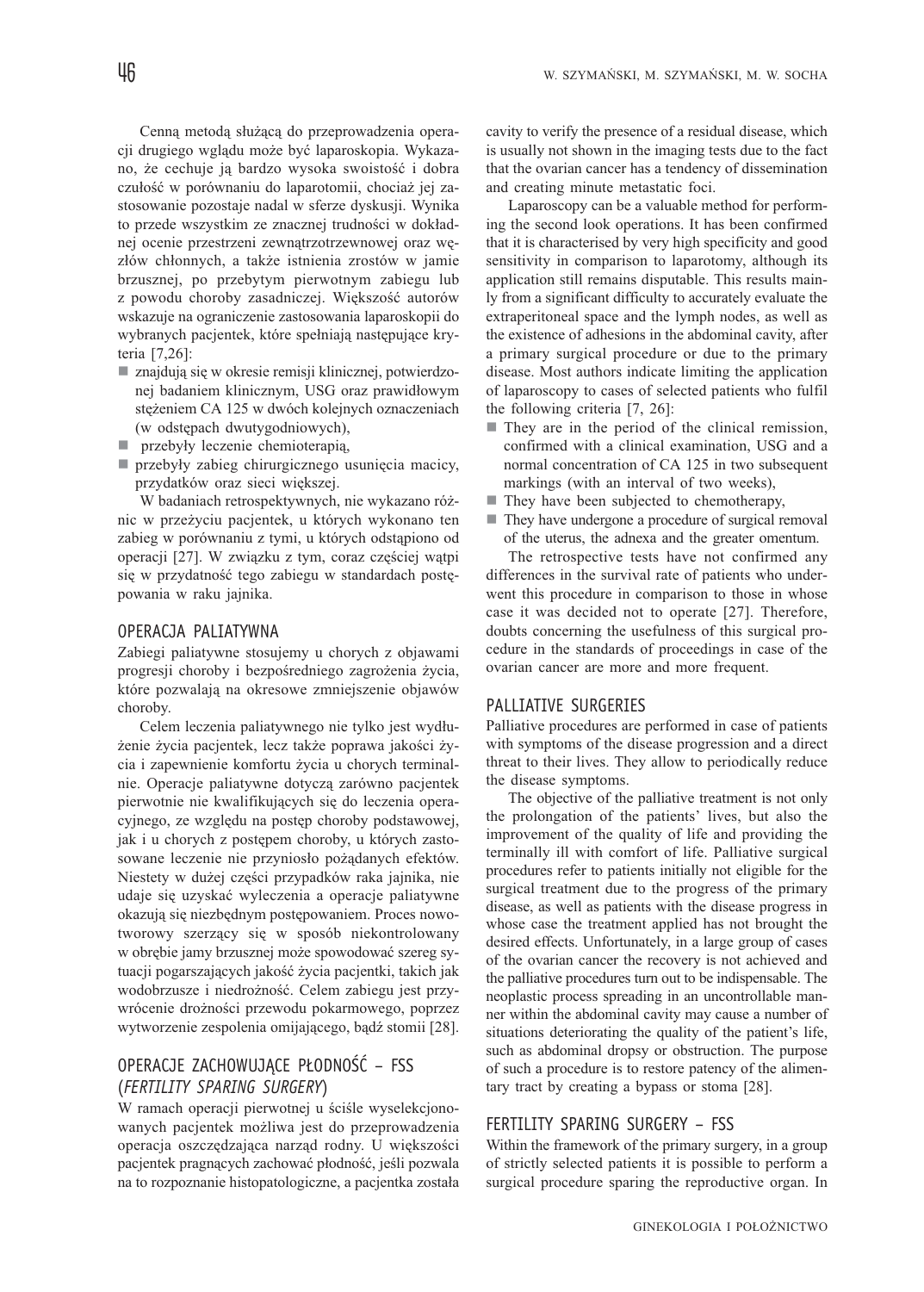poinformowana o konsekwencjach leczenia, wykonuje się jednostronne usunięcie przydatków. Przeprowadzić należy podczas operacji dokładną ocenę macicy i przeciwległego jajnika. Rozważyć należy przy tym, według niektórych autorów, częściową resekcję sieci większej, biopsję węzłów chłonnych miednicznych i okołoaortalnych oraz usunięcie wyrostka robaczkowego. Takie postępowanie jest powszechnie akceptowane w I stopniu zaawansowania klinicznego.

Jeśli jajnik wydaje się makroskopowo prawidłowy, to można go pozostawić, choć istnieją doniesienia o konieczności wykonywania biopsji. Jeśli jest powiększony lub zmieniony, to zawsze należy pobrać materiał do badania. Biopsję drugiego jajnika należy na pewno wykonać w przypadkach dysgerminoma, ponieważ u tych kobiet zmiany mogą mieć charakter mikroskopowy lub utajony. Ponadto, w 5-10% przypadków guzów germinalnych, w drugim jajniku może występować zmiana łagodna o charakterze potworniaka. W takim przypadku wystarcza proste usunięcie zmiany. Obustronne usunięcie przydatków konieczne jest przy stwierdzeniu w bioptacie komórek nowotworowych lub dysgenezji.

Schemat leczenia oszczędzającego obejmuje także, usunięcie węzłów chłonnych zaotrzewnowych, pobranie licznych próbek do oceny histologicznej oraz badanie cytologiczne płynu lub popłuczyn z jamy otrzewnej. Decyzja o pozostawieniu macicy i drugiej gonady powinna być podjęta po uzyskaniu zgody pacjentki [29].

Dalsze postępowanie pooperacyjne zależne jest od rozpoznania klinicznego.

Po stwierdzeniu guza germinalnego postępowanie rozpatrujemy oddzielnie w odniesieniu do rozrodczaka oraz pozostałych nowotworów germinalnych. Dla pacjentek w II stadium zaawansowania klinicznego z uwzględnieniem wszystkich typów histologicznych oszczędzające leczenie u pacjentek młodych (chcących bezwzględnie zachować płodność i akceptujących ryzyko takiego postępowania), polega na jednostronnym usunięciu przydatków i operacji cytoredukcyjnej z uzupełniającą chemioterapią i powtórną operacją sprawdzającą. Podnoszone są także głosy zwolenników operacji oszczędzających, aby stosować je u młodych kobiet w wybranych postaciach zaawansowanej choroby. Według nich różne formy chemioterapii pozwalają zachować funkcję hormonalną, a w wielu przypadkach także płodność. Należy podkreślić, że oszczędzające leczenie operacyjne uzupełnione chemioterapią, według obecnych danych, nie skraca czasu przeżycia.

#### PODSUMOWANIE

Chirurgia ma zasadnicze znaczenie dla postępowania w leczeniu raku jajnika. Znajomość techniki operacyjnej i protokołów leczniczych jest w stanie zwiększyć szanse pacjentek na wyleczenie. Leczenie raka jajnika powinno odbywać się w wysoko wyspecjalizowanych case of most patients willing to preserve their fertility, as long as it is allowed by the histopathologic diagnosis, and the patient has been informed on the treatment consequences, unilateral adnexectomy is performed. During the procedure it is necessary to carry out an accurate evaluation of the uterus and the other ovary. According to some authors a partial resection of the greater omentum, a biopsy of the pelvic and periaortal lymph nodes and appendectomy should be considered. Such a procedure is widely accepted in case of the 1<sup>st</sup> degree of the clinical progress.

If an ovary seems macroscopically normal, it can be left, although there are reports on the necessity to perform a biopsy. If it is enlarged or changed, a sample must be taken for tests. A biopsy of the other ovary should be definitely performed in case of dysgerminoma as in case of these women changes can be of a microscopic or latent nature. Furthermore, in 5-10% cases of germinal tumours, in the second ovary there may exist a benign lesion of the type of teratoma. In such a case a simple excision of the lesion is sufficient. Bilateral adnexectomy is necessary when the presence of neoplastic cells or dysgenesia is confirmed in the bioptate.

The procedure of the sparing treatment also comprises a removal of the retroperitoneal lymph nodes, sampling of numerous specimens for histopathologic tests and a cytological test of the fluid or washings from the peritoneal cavity. A decision on leaving the uterus and the second gonad should be made after obtaining the patient's consent [29].

Further postoperative proceedings depend on the clinical diagnosis. In case of diagnosing a germinal tumour, the proceedings are considered separately with reference to dysgerminomas and the remaining germinal neoplasms. In case of patients at the 2nd stage of the clinical progression, considering all histological types, the sparing treatment of young patients (definitely willing to preserve their fertility and accepting the risk of such a decision) consists in a unilateral adnexectomy and a cytoreduction surgery with complementary chemotherapy and another verifying operation. There are also opinions supporting sparing surgeries and claiming that they can be carried out in case of patients suffering from selected forms of an advanced disease. According to them various forms of chemotherapy allow to preserve the hormonal function, and in many cases also fertility. It must be emphasized that sparing surgical treatment completed with chemotherapy does not shorten the survival period according to the current data.

#### SUMMARY

Surgery has a fundamental significance in the treatment of the ovarian cancer. The knowledge of the operative technique and treatment protocols can increase the patients' chances for recovery. The ovarian cancer treatment should take place in highly specialized medical